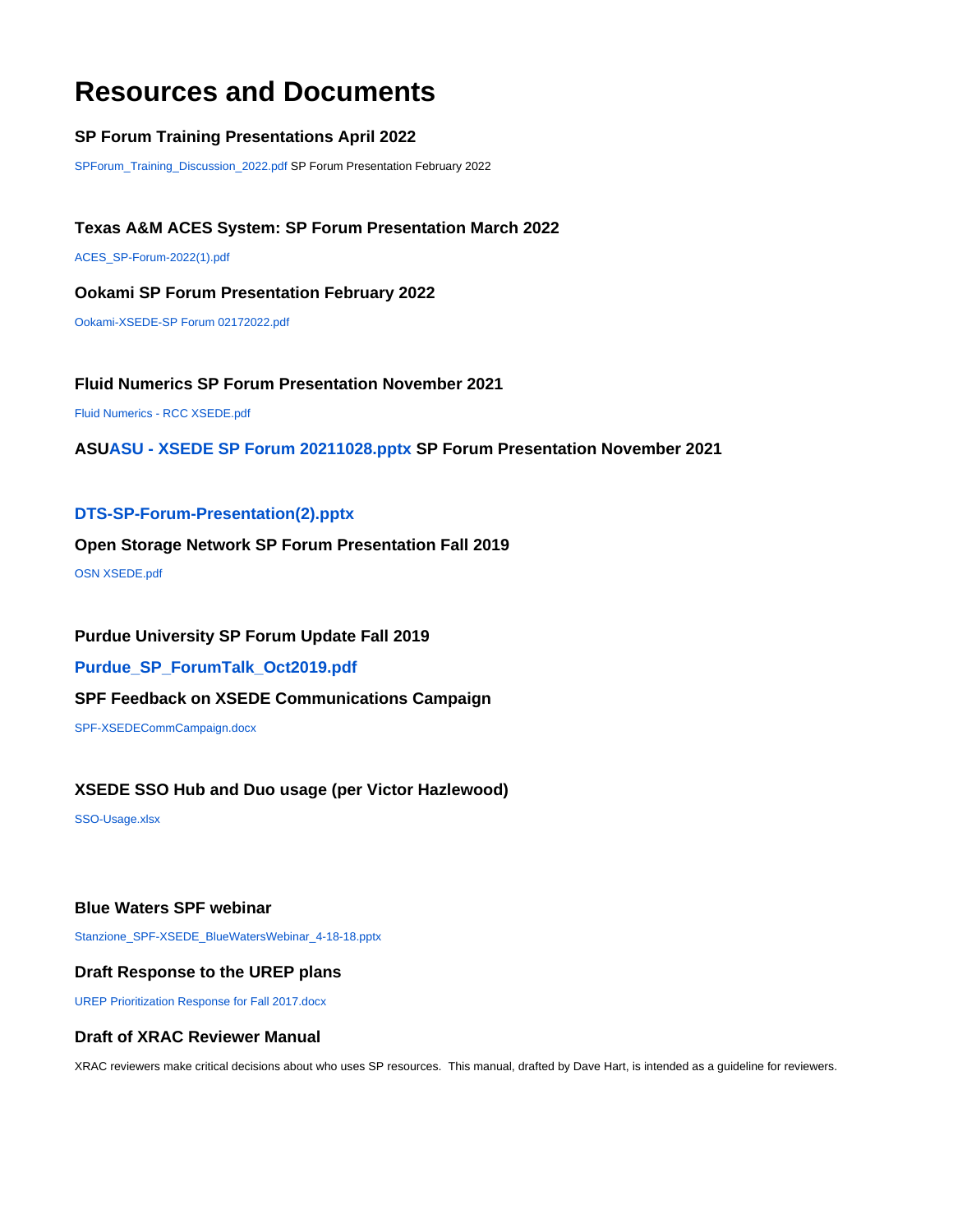

# **Meltdown/Spectre**

Resources related to HPC performance impacts, experience patching, etc. the recent Meltdown and Spectre vulnerabilities.

[University of Buffalo Center for Computational Research benchmarking](https://www.buffalo.edu/ccr/about-us/news-events.host.html/content/shared/www/ccr/ccr-news/ccr-measures-meltdown-spectre-impact.detail.html)

[SDSC Meltdown/Spectre mitigation testing on Comet local I/O with ZFS & EXT4](https://confluence.xsede.org/download/attachments/5735148/comet-scratch-fio-melt-spect.pdf?version=2&modificationDate=1520398635000&api=v2)

# **UCAR Software Engineering Assembly - April 2-6, 2018**

From: Davide Del Vento, UCAR